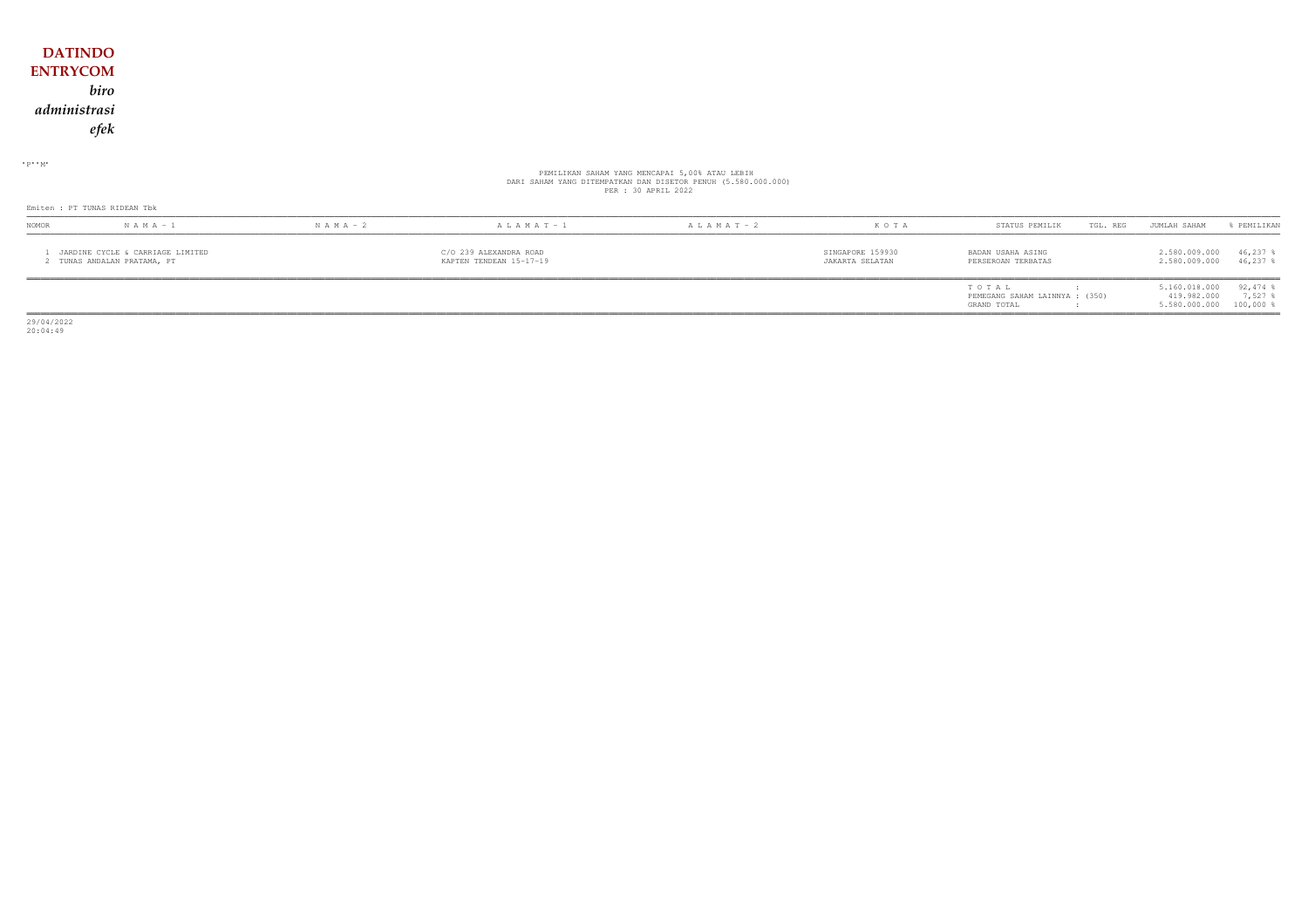$\cdot$  P $\cdot$  2

# DAFTAR KOMPOSISI PEMILIKAN SAHAM<br>DARI SAHAM YANG DITEMPATKAN DAN DISETOR PENUH (5.580.000.000)<br>PER : 30 APRIL 2022

EMITEN : PT TUNAS RIDEAN Tbk

|        |                                                         |                                      | PEMILIKAN DALAM STANDAR<br>----------- SATUAN PERDAGANGAN ------------ |                                |                     | PEMILIKAN TIDAK DALAM STANDAR<br>----------- SATUAN PERDAGANGAN ------------ |                               | ---------------- T O T A L ----------------- |                                            |                                |  |
|--------|---------------------------------------------------------|--------------------------------------|------------------------------------------------------------------------|--------------------------------|---------------------|------------------------------------------------------------------------------|-------------------------------|----------------------------------------------|--------------------------------------------|--------------------------------|--|
| NO.    | STATUS PEMILIK                                          | JUMLAH P.S.                          | JUMLAH SAHAM                                                           | % PEMILIKAN                    | JUMLAH P.S.         | JUMLAH SAHAM                                                                 | % PEMILIKAN                   | JUMLAH P.S.                                  | JUMLAH SAHAM                               | % PEMILIKAN                    |  |
|        | PEMODAL NASIONAL                                        |                                      |                                                                        |                                |                     |                                                                              |                               |                                              |                                            |                                |  |
| 3      | PERORANGAN INDONESIA<br>PERSEROAN TERBATAS<br>REKSADANA | 303<br>5<br>$\overline{\phantom{a}}$ | 120.398.410<br>2.599.016.800<br>37,447,000                             | 2,15768<br>46,57736<br>0.67109 | 17<br>3<br>$\Omega$ | 346<br>185<br>$\circ$                                                        | 0,00001<br>0,00000<br>0,00000 | 320<br>8<br>$\mathfrak{D}$                   | 120.398.756<br>2.599.016.985<br>37.447.000 | 2,15768<br>46,57737<br>0,67109 |  |
|        | SUB TOTAL :                                             | 310                                  | 2.756.862.210                                                          | 49,40613                       | 20                  | 531                                                                          | 0,00001                       | 330                                          | 2.756.862.741                              | 49,40614                       |  |
|        | PEMODAL ASING<br>______________                         |                                      |                                                                        |                                |                     |                                                                              |                               |                                              |                                            |                                |  |
| 4<br>5 | PERORANGAN ASING<br>BADAN USAHA ASING                   | 20                                   | 500<br>2.823.136.700                                                   | 0,00001<br>50,59385            | $\circ$             | $\circ$<br>59                                                                | 0,00000<br>0.00000            | 21                                           | 500<br>2.823.136.759                       | 0,00001<br>50,59385            |  |
|        | SUB TOTAL :                                             | 21                                   | 2.823.137.200                                                          | 50,59386                       |                     | 59                                                                           | 0,00000                       | 22                                           | 2.823.137.259                              | 50,59386                       |  |
|        | TOTAL:                                                  | 331                                  | 5.579.999.410                                                          | 99,99999                       | 21                  | 590                                                                          | 0,00001                       | 352                                          | 5.580.000.000                              | 100,00000                      |  |

29/04/2022 20:04:49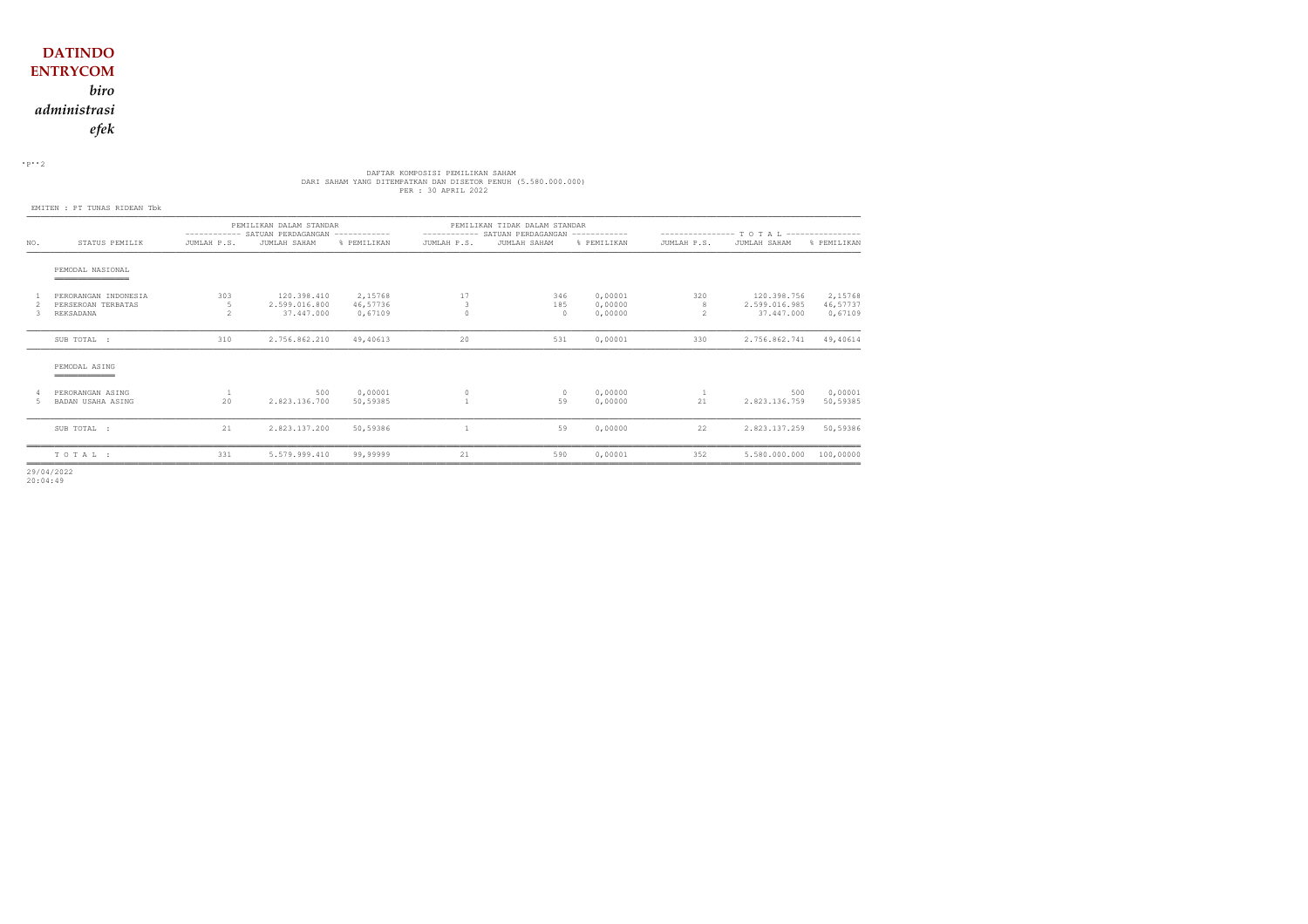## **DATINDO ENTRYCOM** *biro administrasi efek*

<sup>M</sup>

## LAPORAN KEPEMILIKAN SAHAM - DIREKSI & KOMISARIS PER : 30 APRIL 2022

Emiten : PT TUNAS RIDEAN Tbk

| <b>NOMOR</b>       | N A M A                                                                                                | JABATAN                                                                                                | JUMLAH SAHAM | PERSENTASE                                                    | KETERANGAN |
|--------------------|--------------------------------------------------------------------------------------------------------|--------------------------------------------------------------------------------------------------------|--------------|---------------------------------------------------------------|------------|
| WILFRID FOO        | Drs. ANTON SETIAWAN<br>2 DR. ARIE SETIABUDI SOESILO, M.Sc.<br>SARASTI BASKORO<br>Ir. HONG ANTON LEOMAN | KOMISARIS UTAMA<br>WAKIL KOMISARIS UTAMA/ INDEPENDEN<br>KOMISARIS INDEPENDEN<br>KOMISARIS<br>KOMISARIS |              | 0,0000000<br>0,0000000<br>0,0000000<br>0,0000000<br>0,0000000 |            |
| 10 ESTER TANUDJAJA | RICO ADISURJA SETIAWAN, MBA<br>NUGRAHA INDRA PERMADI<br>TENNY FEBYANA HALIM<br>ANDREW LING HUA CHAN    | DIREKTUR UTAMA<br><b>DIREKTUR</b><br><b>DIREKTUR</b><br><b>DIREKTUR</b><br>DIREKTUR                    |              | 0,0000000<br>0,0000000<br>0,0000000<br>0,0000000<br>0,0000000 |            |
|                    |                                                                                                        | TOTAL                                                                                                  |              | 0,0000000                                                     |            |

30/04/2022 11:39:31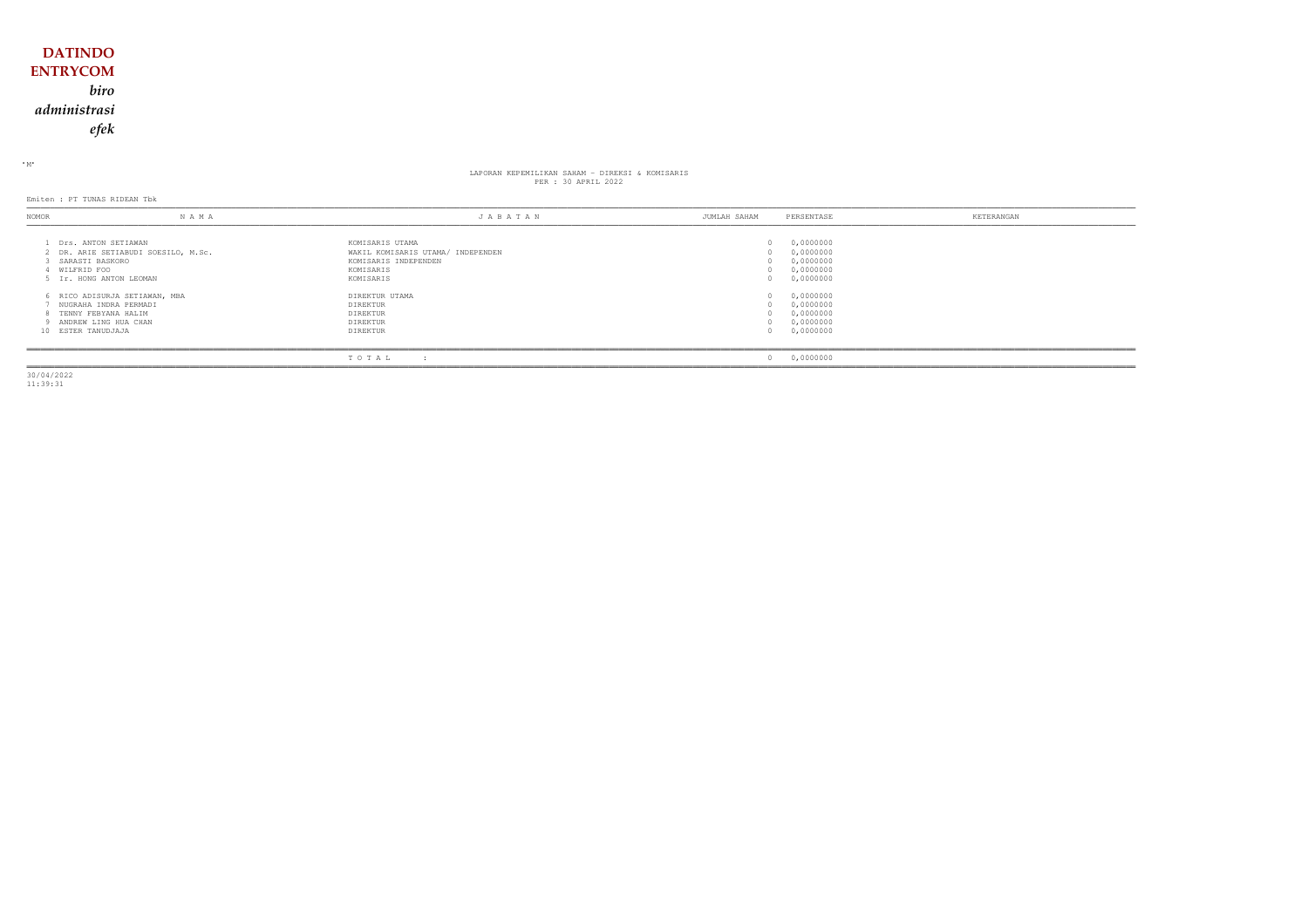## **DATINDO ENTRYCOM** biro administrasi  $e\!f\!e\!k$

### $\cdot$  M  $\cdot$

# DAFTAR PEMEGANG SAHAM PENGENDALI<br>PER : 30 APRIL 2022

#### Emiten : PT TUNAS RIDEAN Tbk

| <b>NOMOR</b>                                                  | $N$ A M A $-1$ | $N A M A - 2$ | ALAMAT-1                                          | $A L A M A T - 2$ | KOTA                                | JUMLAH SAHAM                   | PEMILIKAN              |
|---------------------------------------------------------------|----------------|---------------|---------------------------------------------------|-------------------|-------------------------------------|--------------------------------|------------------------|
| JARDINE CYCLE & CARRIAGE LIMITED<br>TUNAS ANDALAN PRATAMA, PT |                |               | C/O 239 ALEXANDRA ROAD<br>KAPTEN TENDEAN 15-17-19 |                   | SINGAPORE 159930<br>JAKARTA SELATAN | 2.580.009.000<br>2.580.009.000 | $46,237$ %<br>46,237 % |
|                                                               |                |               |                                                   |                   |                                     |                                |                        |

 $\begin{array}{c} 30/04/2022 \\ 11:39:31 \end{array}$